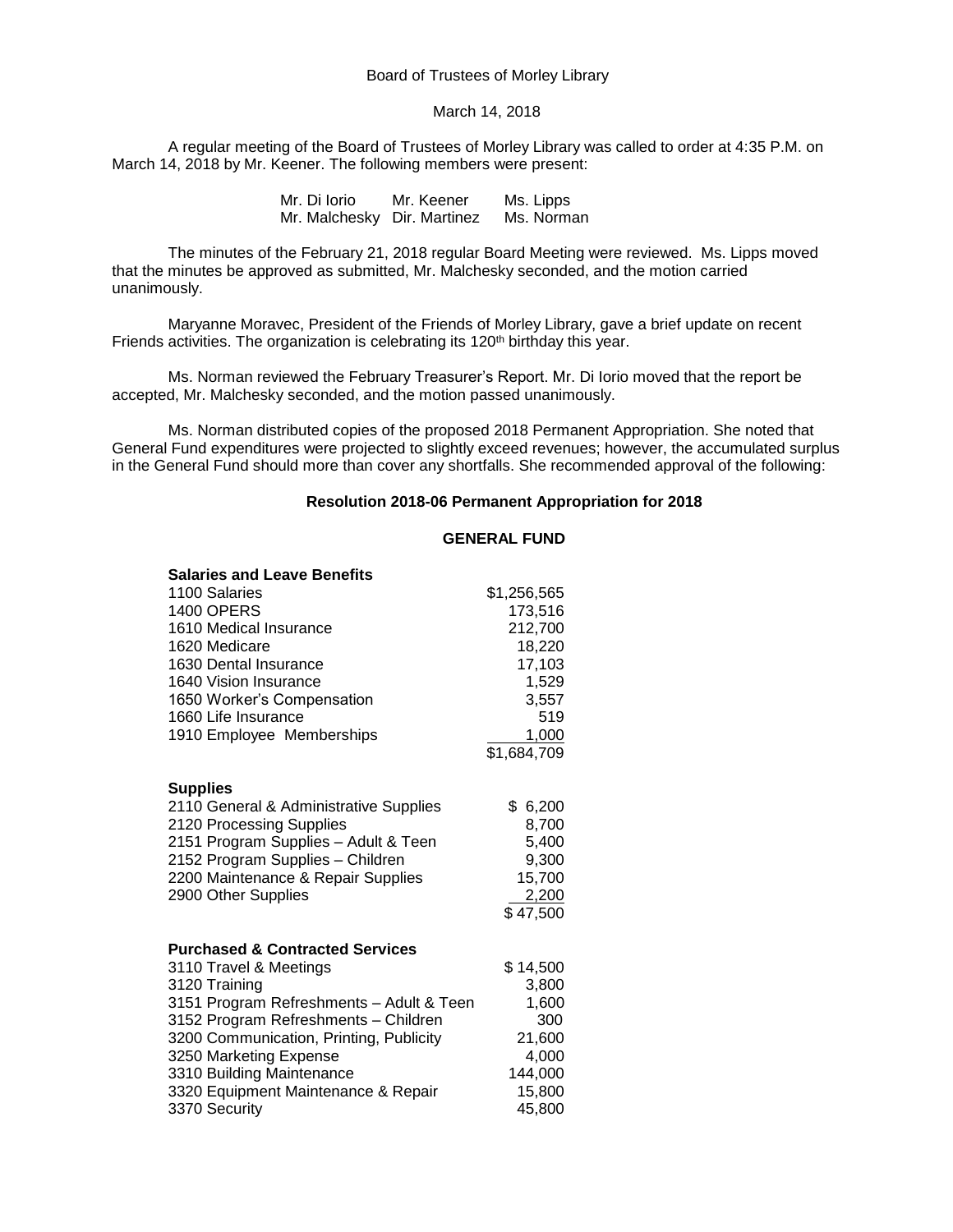| 3400 Insurance                             | 14,600                       |
|--------------------------------------------|------------------------------|
| 3500 Rents & Leases                        | 7,300                        |
| 3600 Utilities                             | 130,000                      |
| 3700 Professional Services                 | 43,100                       |
| 3751 Program Services - Adult & Teen       | 5,000                        |
| 3752 Program Services - Children           | 2,400                        |
| 3800 Library Material Control Services     | 54,000                       |
|                                            | \$507,800                    |
| <b>Library Materials &amp; Information</b> |                              |
| 4100 Books & Pamphlets                     | \$215,400                    |
| 4110 E Books                               | 23,000                       |
| 4200 Periodicals                           | 29,000                       |
| 4210 E Periodicals                         | 5,500                        |
| 4320 AV - Music CDs                        | 16,500                       |
| 4321 AV - Digital Music                    | 1,500                        |
| 4330 AV - Audiobooks                       | 16,500                       |
| 4332 AV - Digital Audiobooks               | 20,000                       |
| 4360 AV - DVDs                             | 39,000                       |
| 4361 AV - Digital DVDs                     | 1,800                        |
| 4362 AV - Digital TV Series                | 400                          |
| 4370 AV - BluRays                          | 12,000                       |
| 4380 AV - Video Games                      | 15,000                       |
| 4510 Data Bases                            | 50,000                       |
| 4900 Other Library Materials               | 3,000                        |
|                                            | \$448,600                    |
| <b>Capital Outlay</b>                      |                              |
| 5510 Furniture & Equipment                 | \$<br>5,000                  |
| 5520 Software                              | 4,600                        |
|                                            | \$<br>9,600                  |
|                                            |                              |
| <b>Other Objects</b>                       |                              |
| 7100 Dues & Memberships                    | \$10,600                     |
| 7200 Taxes & Assessments                   | 512                          |
| 7500 Refunds & Reimbursements              | 200                          |
|                                            | 11,312<br>\$                 |
| <b>Contingency</b>                         |                              |
| 8900 Contingency                           | \$82,300                     |
|                                            |                              |
| <b>TOTAL GENERAL FUND</b>                  | \$2,791,821                  |
|                                            | <b>SPECIAL PROJECTS FUND</b> |
|                                            |                              |
| 3110 Travel & Meeting Expense              | \$<br>800                    |

# 3800 Library Material Control Services 33,000 **TOTAL SPECIAL PROJECTS FUND \$ 36,600**

3200 Communications 2,800

# **DEBT SERVICE FUND**

| 3700 Professional Services   | \$10.400 |
|------------------------------|----------|
| 6100 Redemption of Principle | 840,000  |
| 6200 Interest Expense        | 69.750   |
|                              |          |

# **TOTAL DEBT SERVICE FUND \$ 920,150**